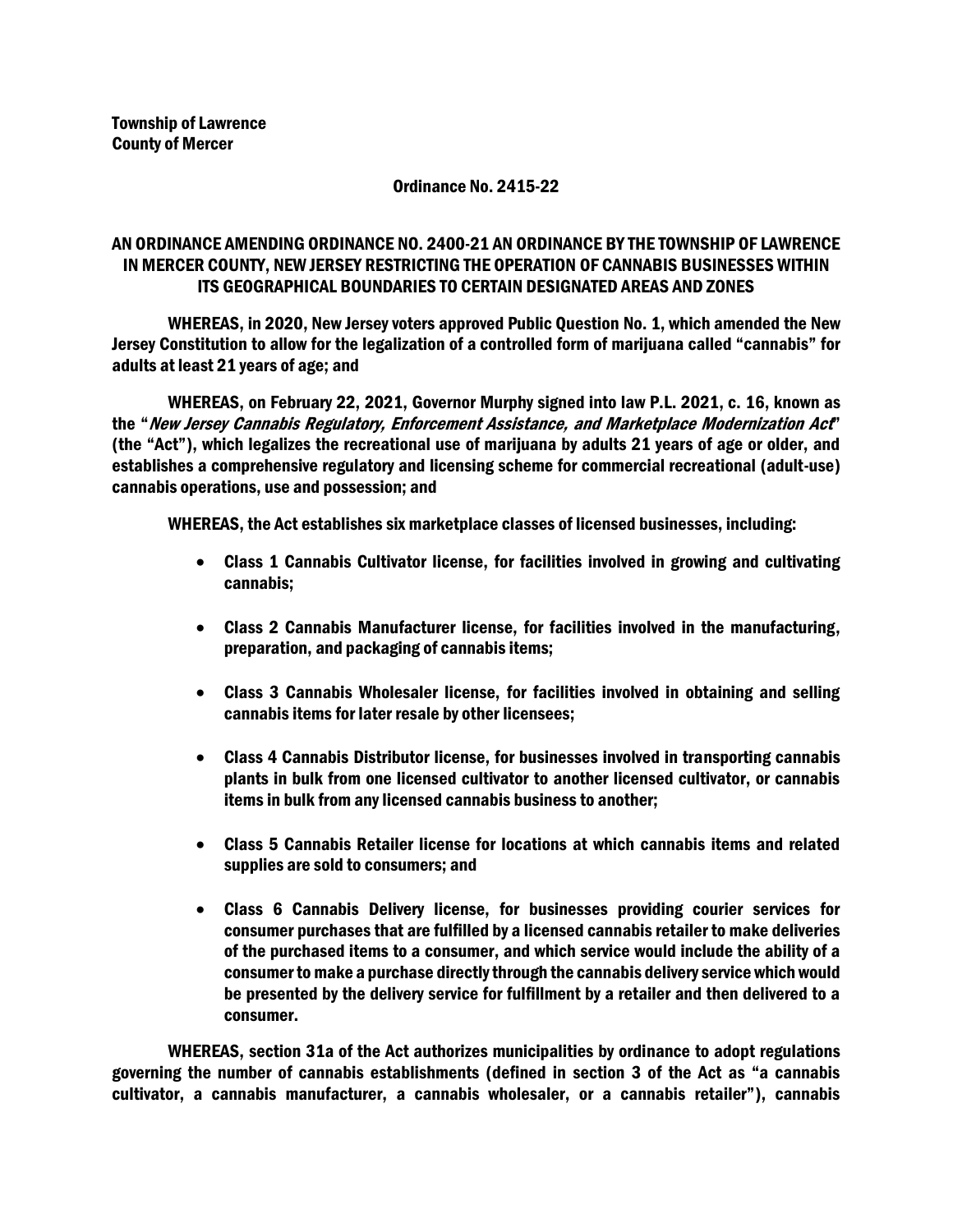distributors or cannabis delivery services allowed to operate within their boundaries, as well as the location manner and times operation of such establishments, distributors or delivery services, and establishing civil penalties for the violation of any such regulations; and

WHEREAS, section 31b of the Act authorizes municipalities by ordinance to permit, regulate or prohibit the operation of any one or more classes of cannabis establishments, distributors, or delivery services anywhere in the municipality; and

WHEREAS, section 31b of the Act also stipulates that any municipal regulation or prohibition must be adopted within 180 days of the effective date of the Act (*i.e.*, by August 22, 2021); and

WHEREAS, pursuant to section 31b of the Act, the failure to do so shall mean that for five years thereafter, the growing, cultivating, manufacturing, selling, and reselling of cannabis and cannabis items shall be permitted uses in all industrial zones and the retail selling of cannabis items to consumers shall be a conditional use in all commercial and retail zones; and

WHEREAS, after the initial and any subsequent five-year period following a failure to enact local regulations or prohibitions, the municipality shall again have 180 days to adopt an ordinance regulating or prohibiting cannabis businesses, but any such ordinance would be prospective only and would not apply to any cannabis business already operating within the municipality; and

WHEREAS, the governing body of the TOWNSHIP OF LAWRENCE (hereafter, the "TOWNSHIP") has determined that, due to present uncertainties regarding the potential future impacts that allowing one or more classes of cannabis business might have on New Jersey municipalities in general, and on the TOWNSHIP in particular, it is at this time necessary and appropriate, and in the best interest of the health, safety and welfare of the TOWNSHIP's residents and members of the public who visit, travel or conduct business in the TOWNSHIP, to designate certain areas and land use zones within the TOWNSHIP in which the six marketplace classes of licensed cannabis-related businesses may operate within the geographic boundaries of the TOWNSHIP; and

NOW, THEREFORE, BE IT ORDAINED, by the governing body of the TOWNSHIP OF LAWRENCE, in the County of Mercer, State of New Jersey, as follows:

1. Pursuant to section 31b of the New Jersey Cannabis Regulatory, Enforcement Assistance, and Marketplace Modernization Act (P.L. 2021, c. 16), all cannabis establishments, cannabis distributors, or cannabis delivery services are hereby designated to operate within the boundaries of the TOWNSHIP as follows:

2. Mixed Use 2 (MX-2) District: the following marketplace classes of licensed cannabis businesses shall be permitted uses:

- a. Class 1 Cannabis Cultivator
- b. Class 2 Cannabis Manufacturer
- c. Class 3 Cannabis Wholesaler
- d. Class 4 Cannabis Distributor

3. Mixed Use 3 (MX-3) District: the following marketplace classes of licensed cannabis businesses shall be permitted uses: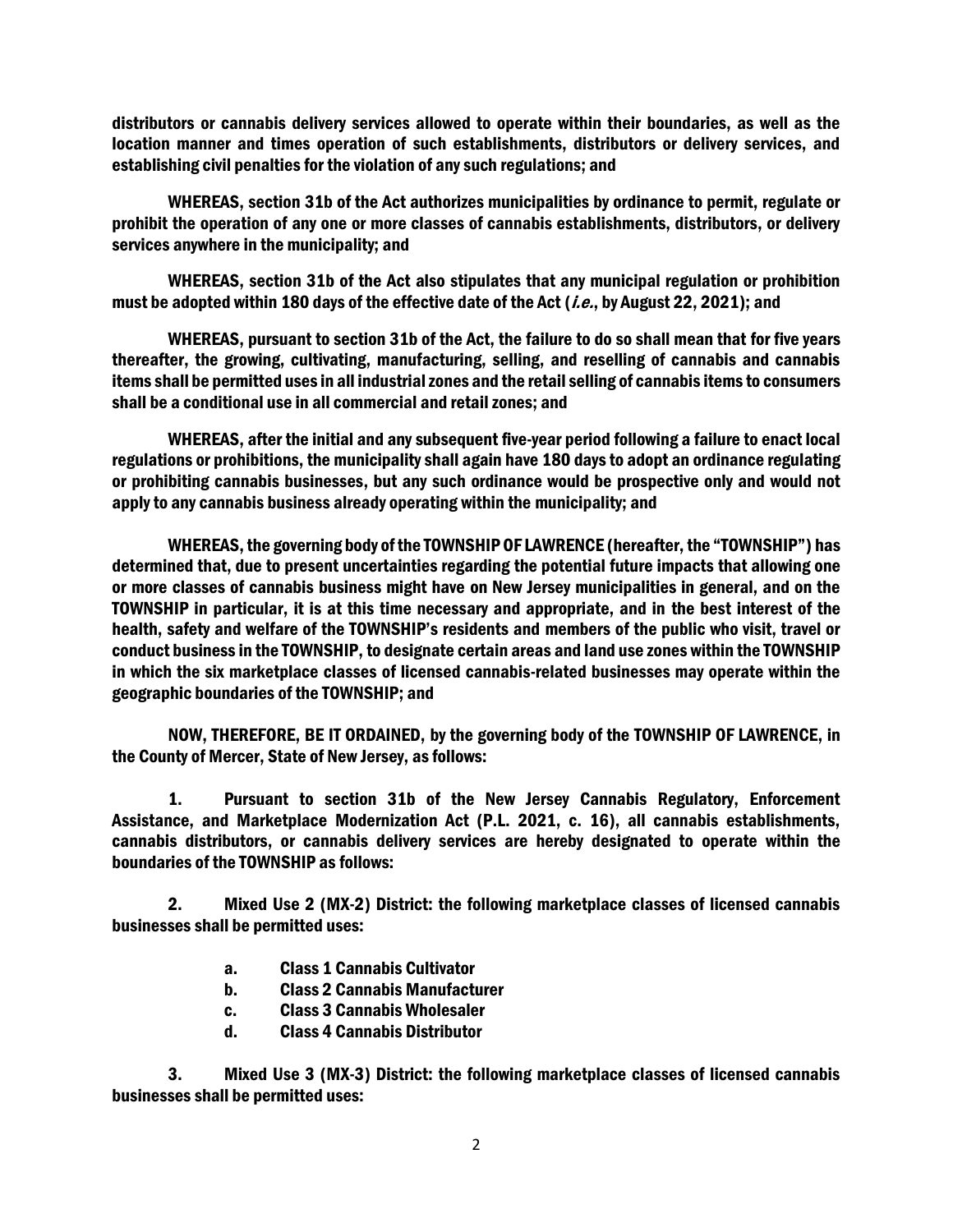- a. Class 1 Cannabis Cultivator
- b. Class 2 Cannabis Manufacturer
- c. Class 3 Cannabis Wholesaler
- d. Class 4 Cannabis Distributor

4. Limited Industry (LI-1) District: the following marketplace classes of licensed cannabis businesses shall be permitted uses:

- a. Class 1 Cannabis Cultivator
- b. Class 2 Cannabis Manufacturer
- c. Class 3 Cannabis Wholesaler
- d. Class 4 Cannabis Distributor

5. Regional Commercial (R.C.) District: the following marketplace classes of licensed cannabis businesses shall be permitted uses:

- a. Class 5 Cannabis Retailer
- b. Class 6 Cannabis Delivery

6. Highway Commercial (H.C.) District where the property has frontage on U.S. Highway Route 1 between Franklin Corner Road and Quakerbridge Road: the following marketplace classes of licensed cannabis businesses shall be permitted uses:

- a. Class 5 Cannabis Retailer
- b. Class 6 Cannabis Delivery

7. The number of Class 5 Cannabis Retailers shall not exceed two (2) in the Township at any time. Any currently licensed medicinal marijuana operator in the Township may not be denied under this provision to operate hereafter as a licensed Class 5 Cannabis Retailer or Class 6 Cannabis Delivery Service.

8. Nothing in this Ordinance shall prevent a Class 1 Cannabis Cultivator, Class 2 Cannabis Manufacturer, Class 3 Cannabis Wholesaler, or Class 4 Cannabis Distributor from operating in a commercial zone or commercial district if it is consistent with the building's existing structure and use at the time the Township adopted Ordinance 2400-21.

9. The Township shall impose a municipal transfer tax pursuant to the Act for the maximum amount allowable for: (a) receipts from the sale of cannabis by a cannabis cultivator to another cultivator; (b) receipts from the sale of cannabis by one cannabis establishment to another cannabis establishment ("Cannabis establishment" is defined as a cannabis cultivator, manufacturer, wholesaler, or retailer); (c) receipts from the retail sales of cannabis by a cannabis retailer to consumers.

10. Any article, section, paragraph, subsection, clause, or other provision of the Lawrence Township Municipal Code inconsistent with the provisions of this ordinance is hereby repealed to the extent of such inconsistency.